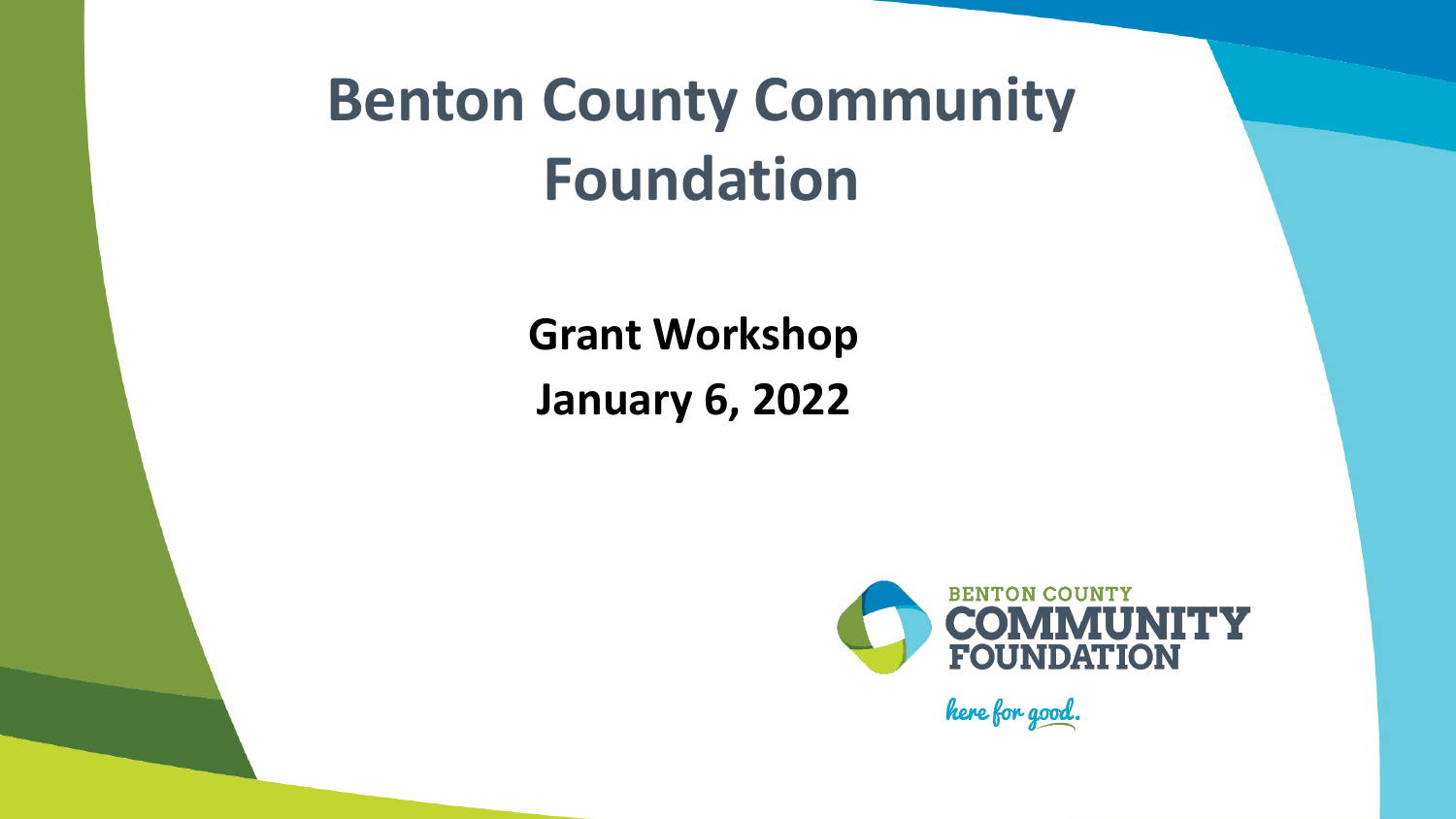### **Welcome**

- Community Foundation of Northeast Iowa is the host foundation for the Benton County Community Foundation
- Benton County Community Foundation is governed by individuals from throughout Benton County
- Grant decisions are made locally through a grant review process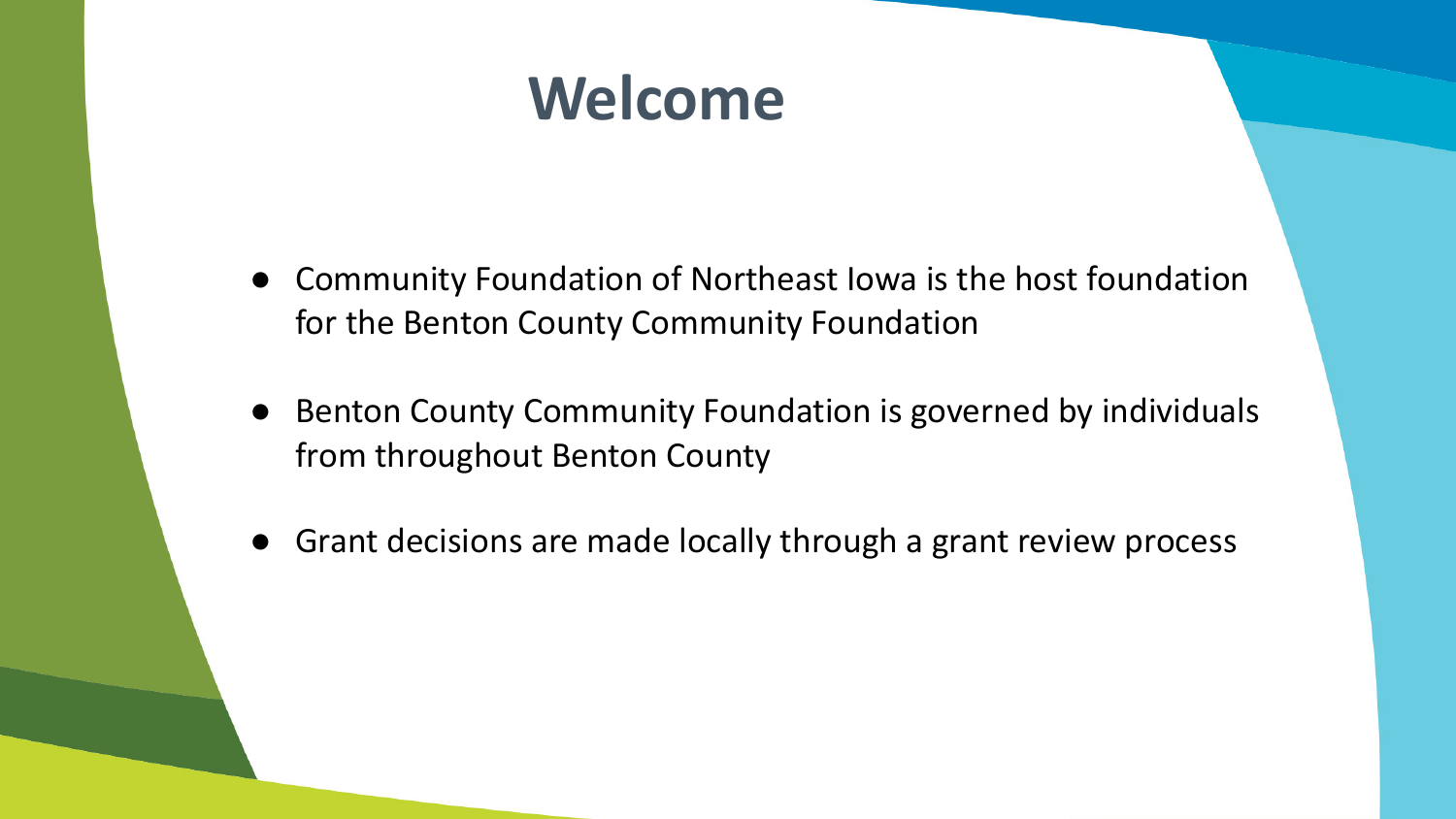#### **2022 BCCF Committee Members**

**Jean Fish Manda McKinley Mindy Fisher Brian McNulty Alison Henkle John Mossman Rod Kubichek Tracy Papesh Kassie Mather LeRoy Staker Jacki McDermott Christine Turner**

Dotti Thompson, Program Manager at CFNEIA, provides technical support and acts as advisor to the committee and nonprofit partners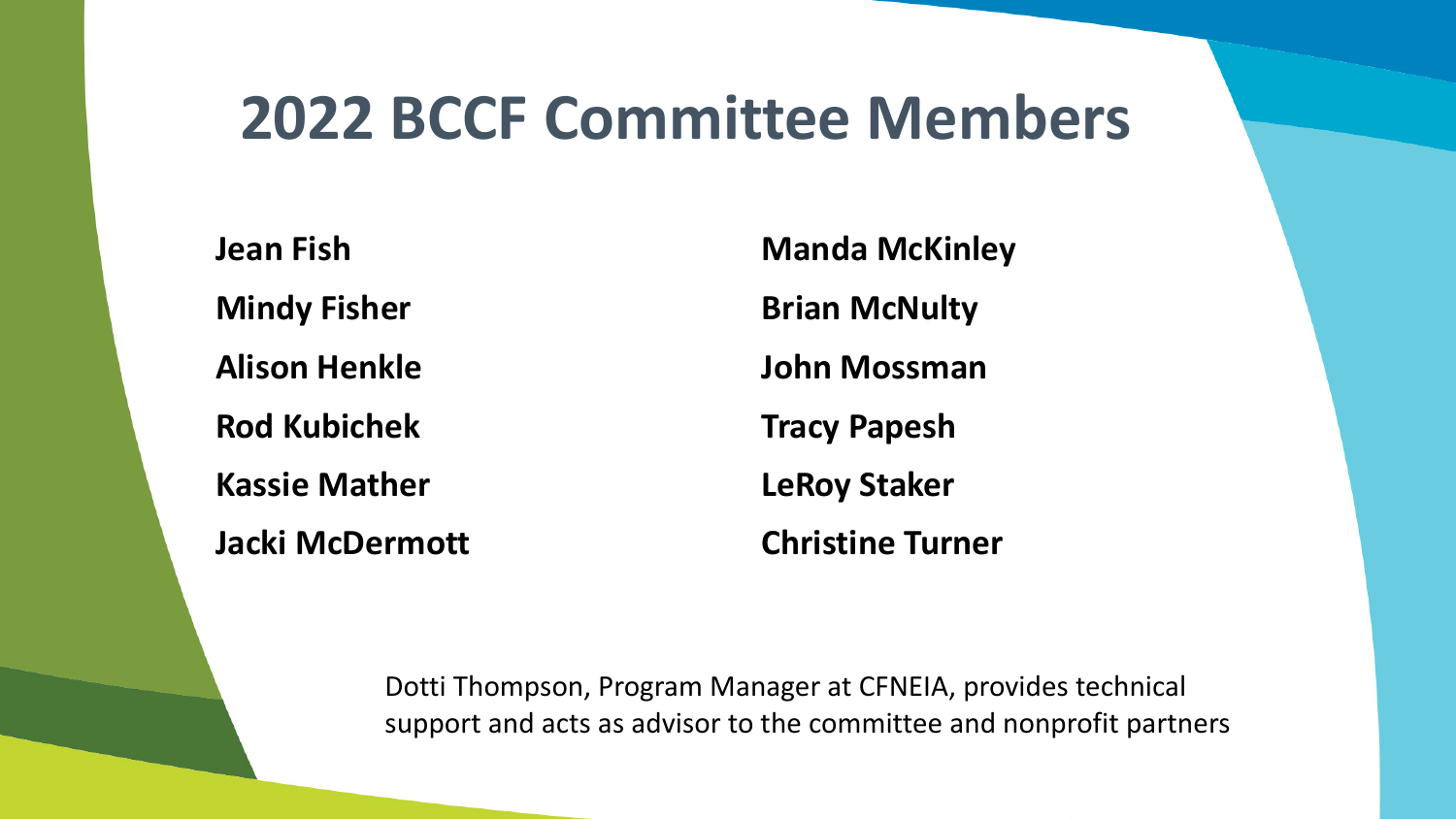### **Address Important Needs in the County**

The Benton County Community Foundation provides grants to improve life in Benton County, Iowa. We want to help develop communities that people want to live in, as well as to benefit rural areas of the county.

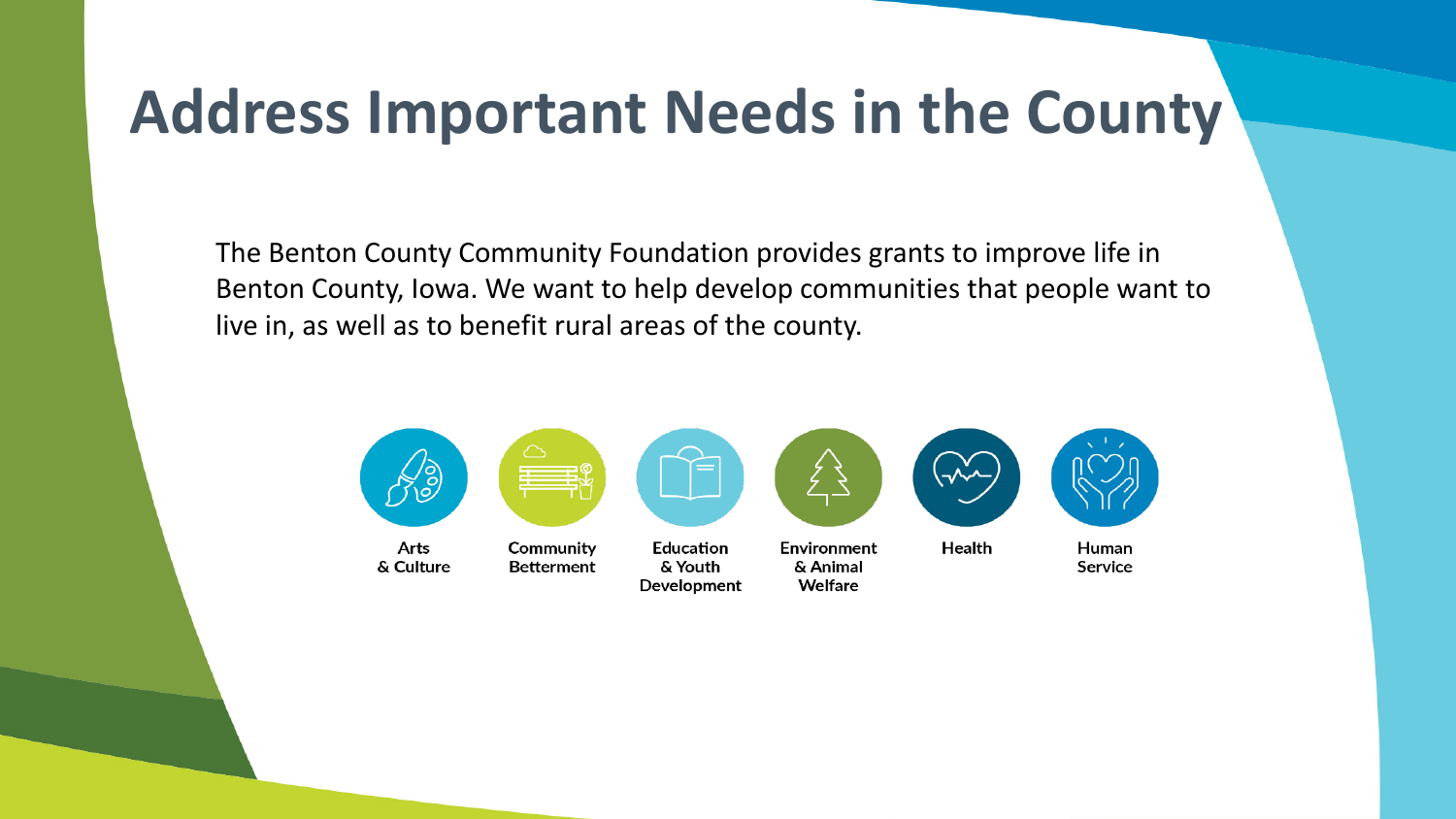# **Eligibility**

- Be classified as a  $501(c)(3)$  nonprofit organization or be a government entity. Tax-exempt organizations classified as *other* than 501(c)(3) are also eligible *if* the project is deemed charitable; please contact our office to discuss the project's eligibility prior to submitting a proposal.
- Be current with all state and federal reporting requirements, such as filing of 990 forms.
- Must not have any past due grant reports for previous Benton Community Foundation grants.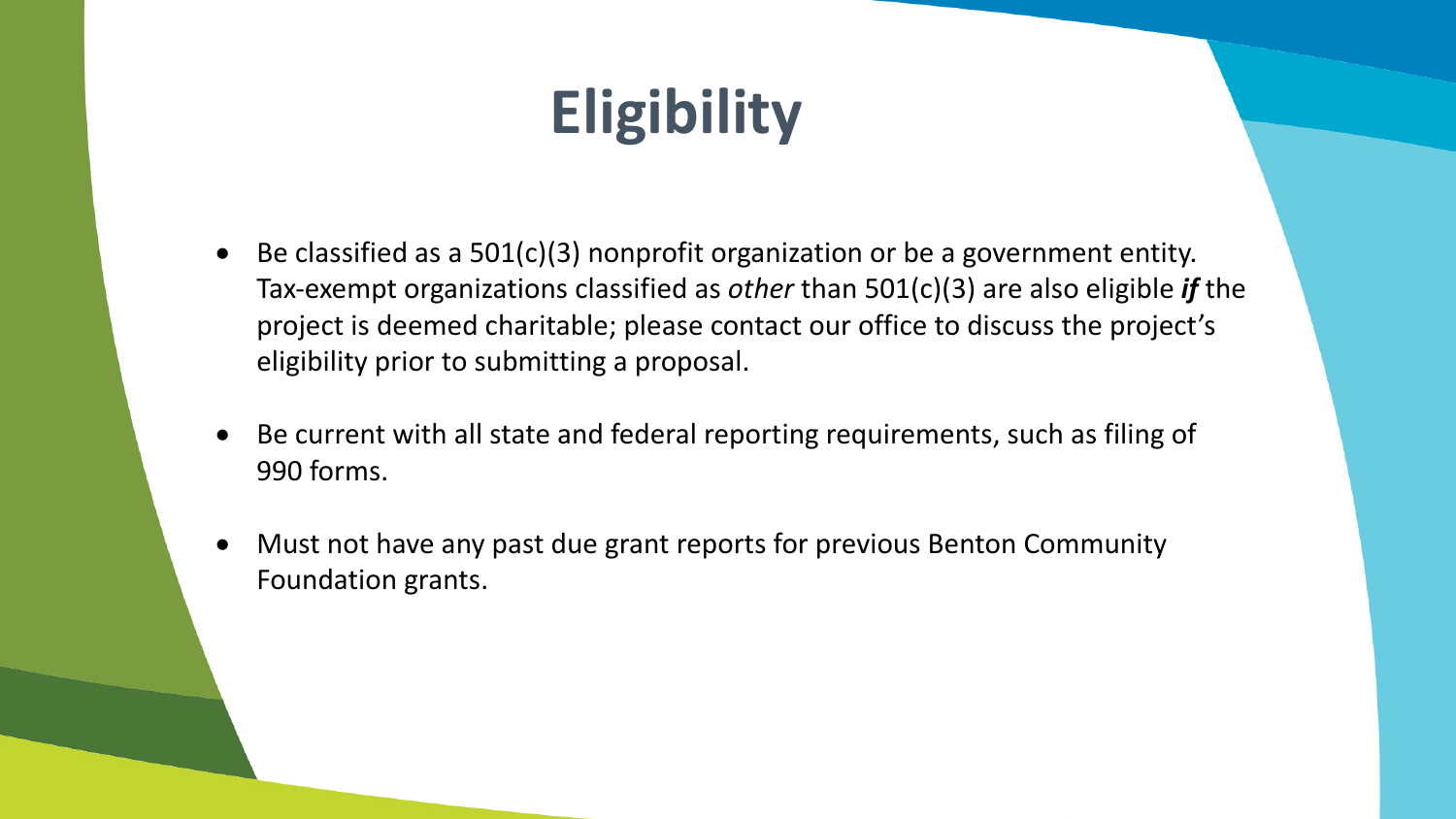#### **Restrictions**

- One application per organization with the **exemption of Government Entities and Fiscal Sponsors.**
- **Minimum Request - \$1,000; Maximum Request - \$10,000**
- Applicants must use the Budget Template that is embedded in the application
- Bids/estimates for work to be completed or equipment/materials to be purchased should be attached to the application
- Inherently religious activities such as religious worship, instruction, or proselytization or activities that promote specific religious doctrine are not eligible.
- Requests for building projects and/or veterans' needs from veterans' organization are eligible, *if the project benefits the community as a whole.*

#### *Projects NOT Eligible:*

- Requests for veterans' memorials
- Requests for funding of city welcome signs and wayfinding signs
- Requests for pass-through funds or funds that will be regranted by the applicant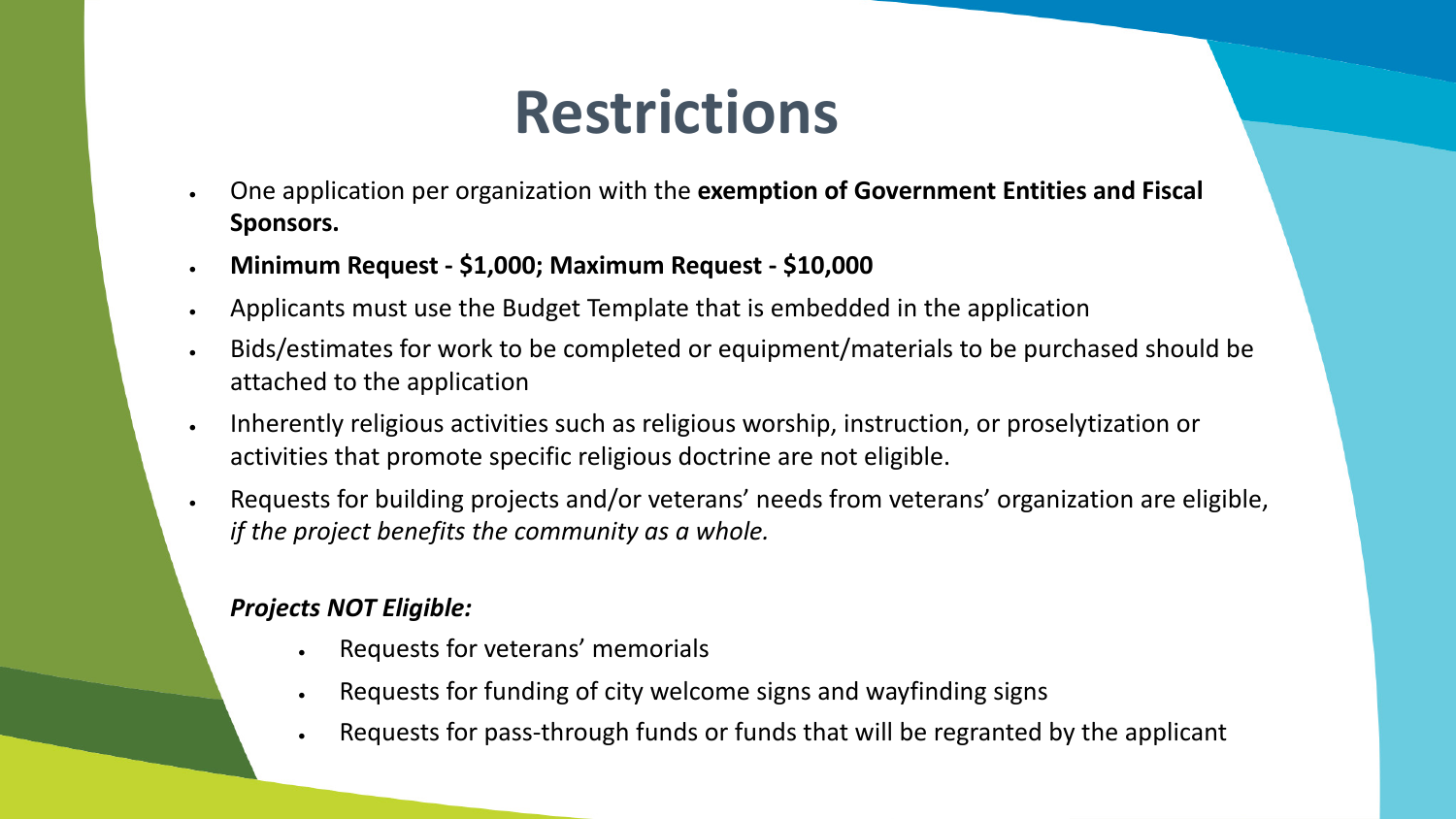# **Funding Priorities**

- Address a community need, demonstrate broad-based community support, and provide benefits that are community/county wide.
- Show a high level of support or leveraged funding from other sources.
- Maximize community resources through cooperation and collaboration with other organizations.
- Show long-term sustainability of the project.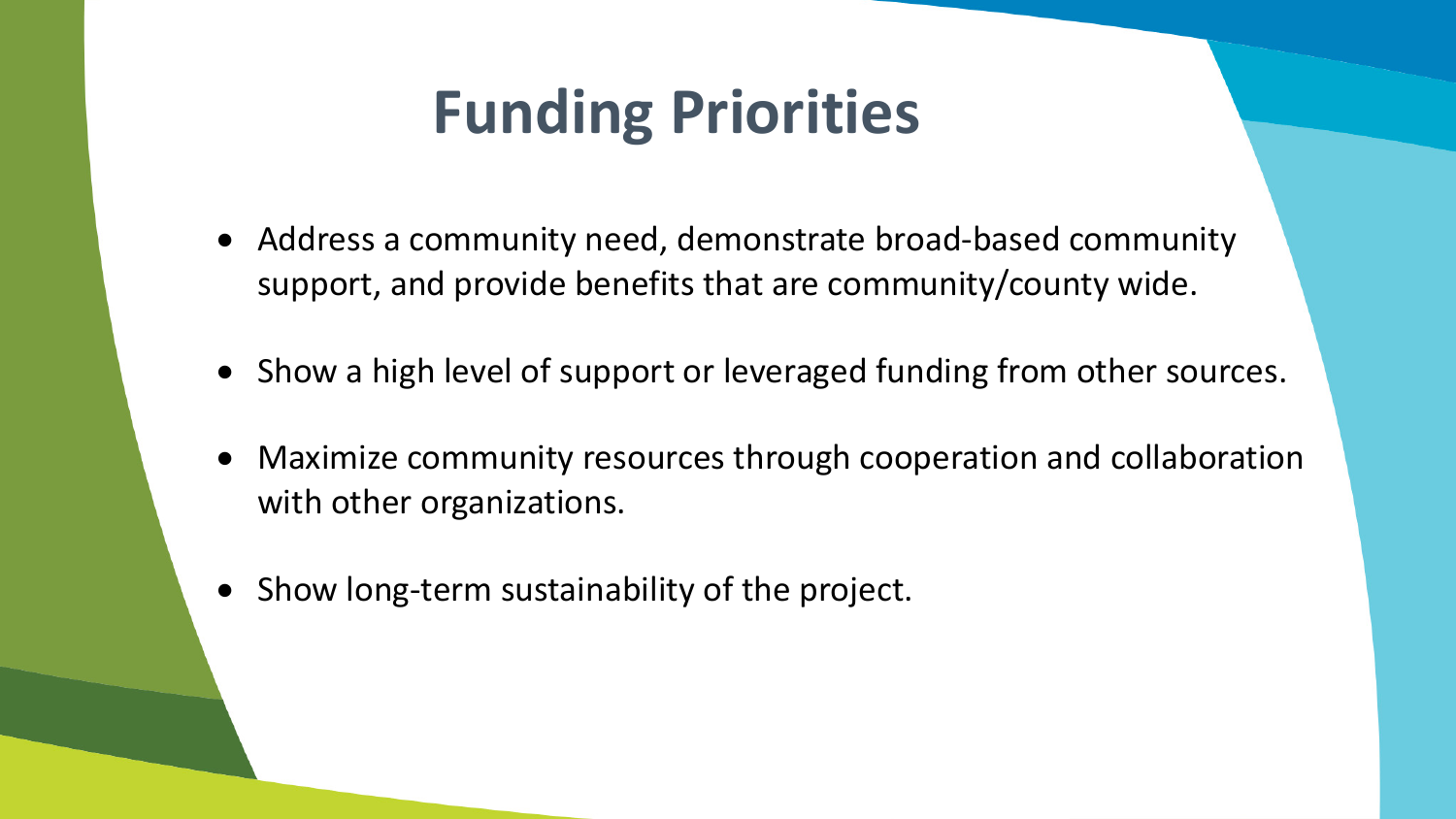# **Priorities =/= Eligibility**

Your project may not meet all listed priorities. If it doesn't, that doesn't mean your project is ineligible.

#### **BUT**

...these priorities do **weigh** into **consideration** during the review process.

The more of the BCCF priorities your project meets the **more likely** your project will receive funding.

> NOTE: If a project doesn't meet *any* of them, it is unlikely to receive funding.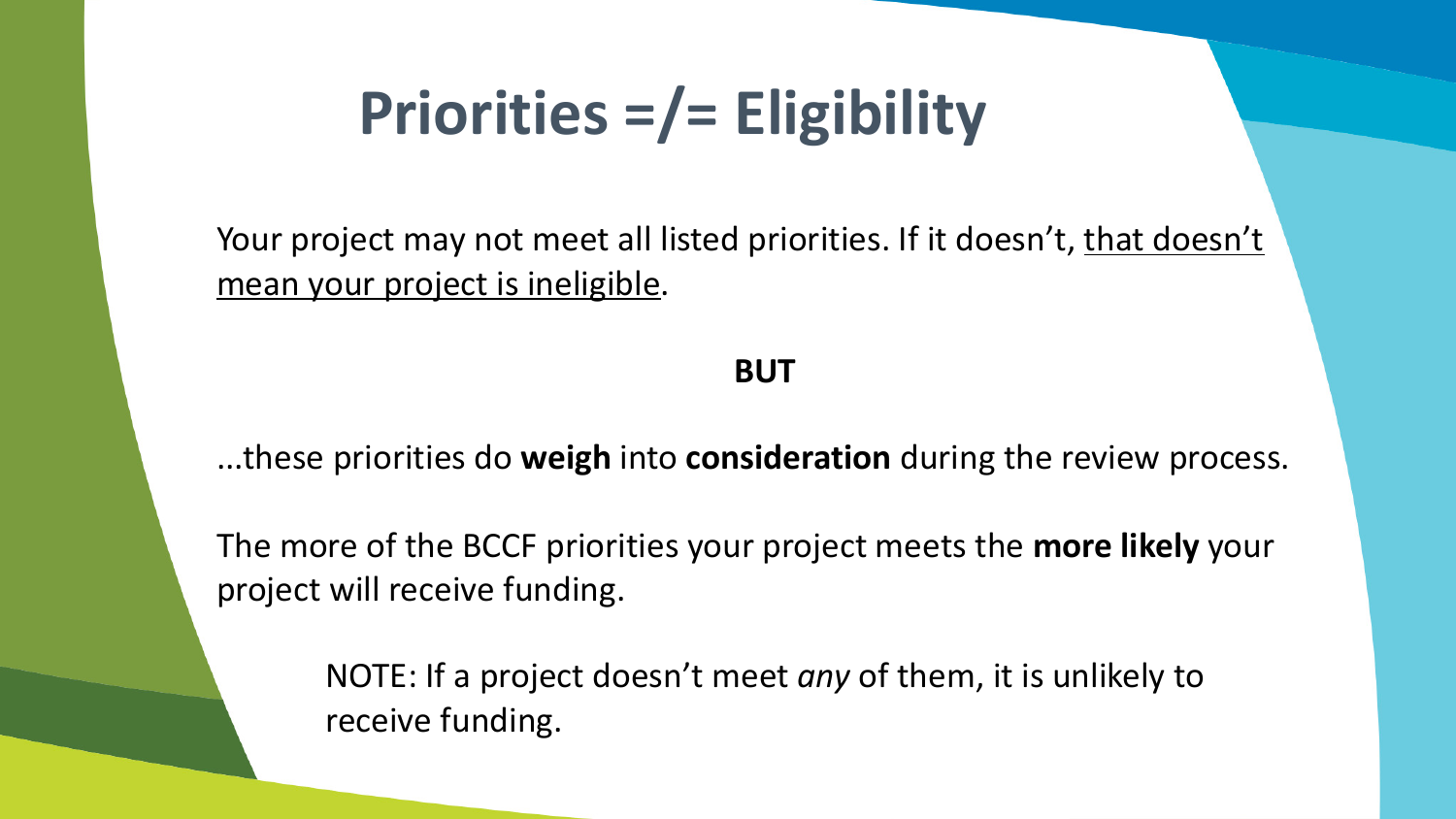# **Application Review**

**Guide decisions to ensure best use of BCCF funds in support of most meaningful, impactful projects.**

- Rubric-based
- Scored on the quality of the *proposed project***,** not the application
- Reviewers do not score any applications they have a Conflict of Interest with

#### **Criteria:**

- Organization Health
- Feasibility of Project
- Community Need & Outcomes
- Project Budget

**NOTE:** Use the criteria to make your application **and your project** better!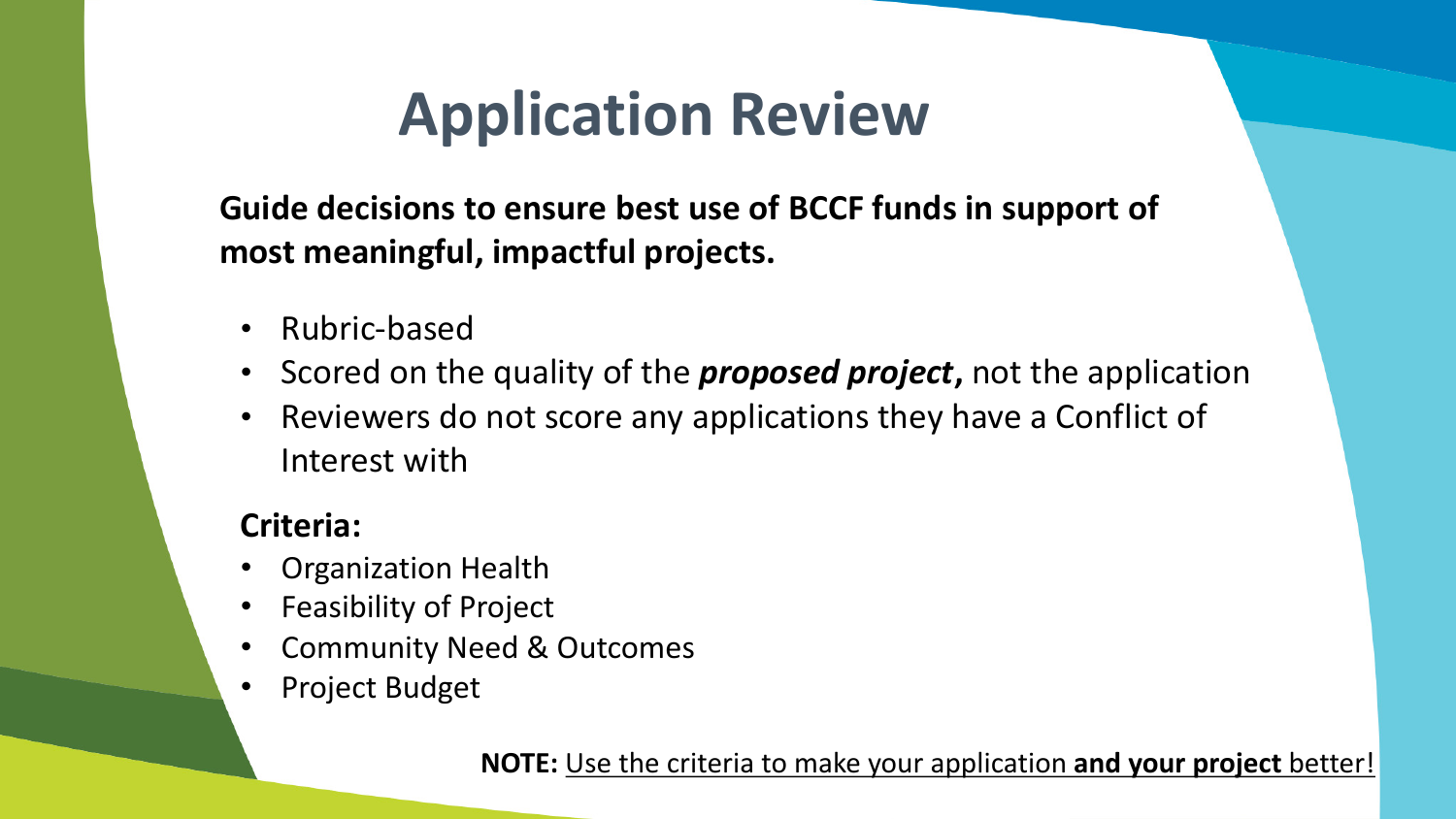# **Organizational Health and Capability**

**Is this organization going to be able to complete this project?**

- Fiscal stability
- Appropriate personnel
- Previous successes

Being new isn't a disqualification. You just have to articulate that your organization is capable of successfully completing the project!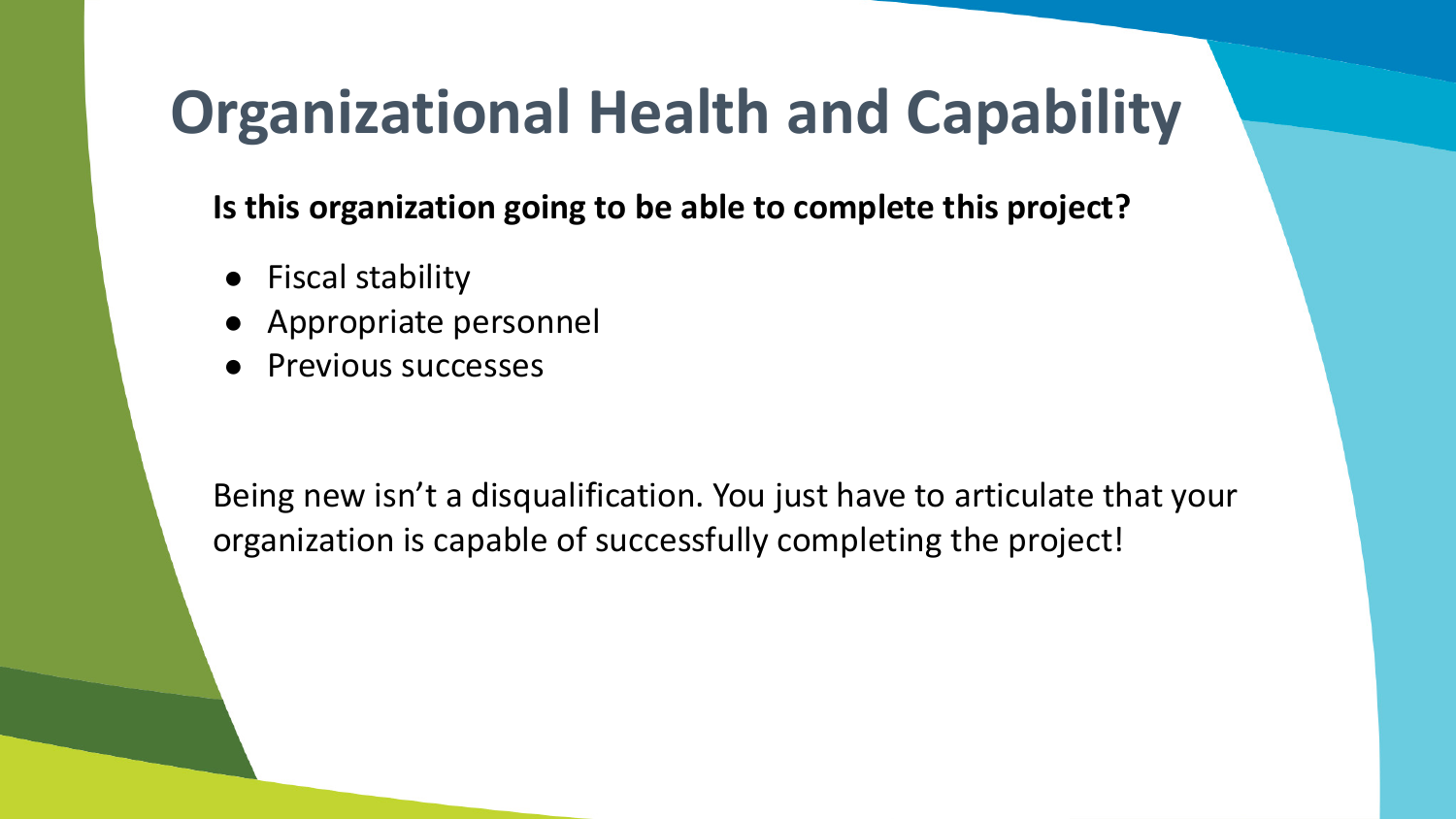# **Project Feasibility**

#### **How likely is this project to be completed successfully?**

- Implementation Strategy:
	- Is there a solid plan for making the project happen and measuring impact?
	- Does the project build capacity to bring the organization/program to the next level?
- Timeline:
	- Is the timeline for completion realistic?
	- What unknowns could throw that timeline off and what would it mean for the success of the project?
- Sustainability:
	- Are there multiple people/organizations funding this project?
	- How will the project continue after this round of funding?
- **Community Partners:** 
	- Are there others working to make this project happen?
	- What collaborations are existing and new for this project?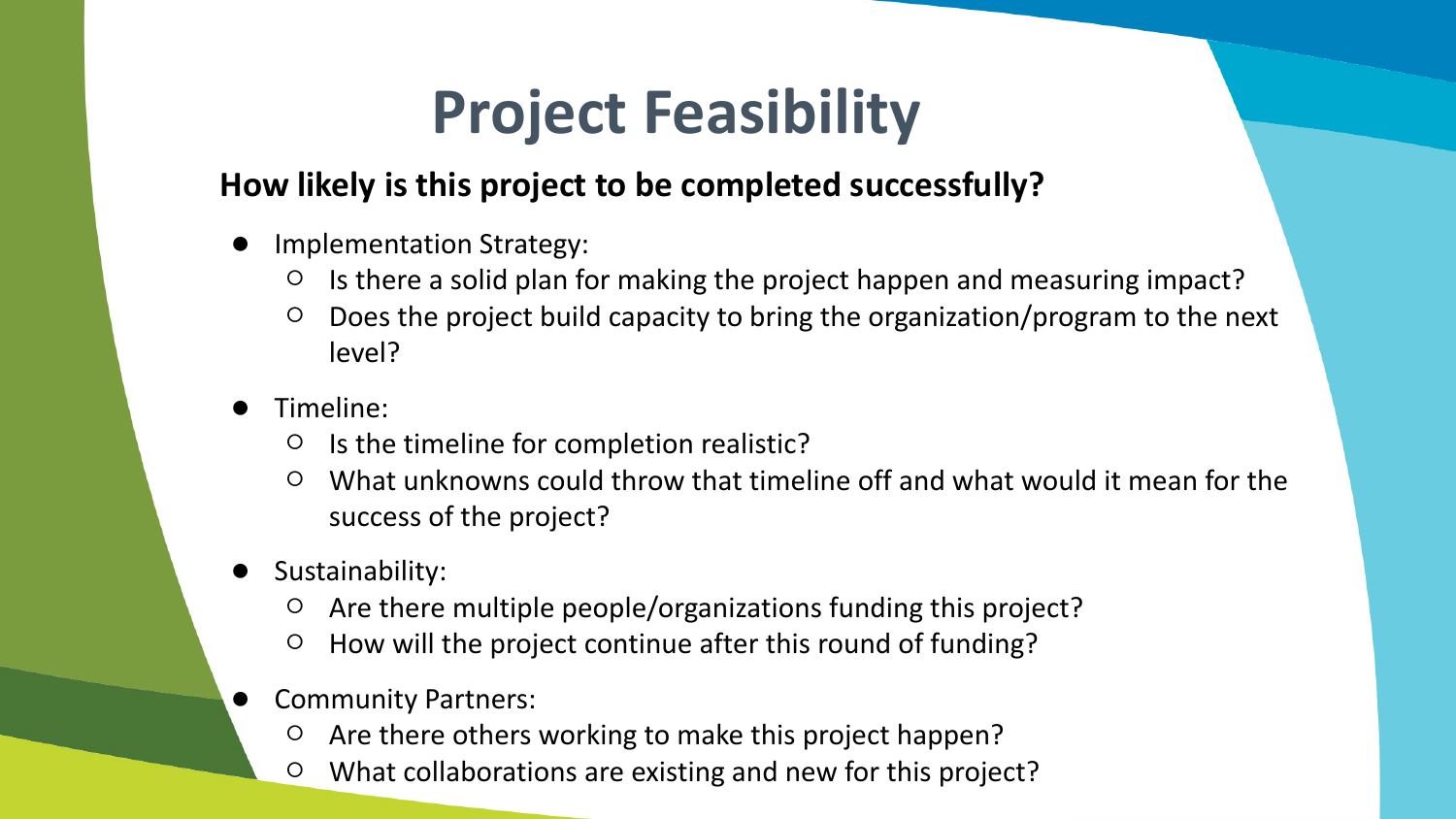### **Community Need**

#### **How important is the project to the community?**

- This is an important piece to articulate clearly, show us the community needs your project!
	- $\circ$  Get a "second opinion" on what you have written
	- It's your one time to make an impression
	- Know that the BCCF is looking at a lot of applications
- Projects can take on different forms, how does it improve your community?
	- Bricks and mortar?
	- Communication?
	- Education?
- Show the needs of the community and how your project fills that need.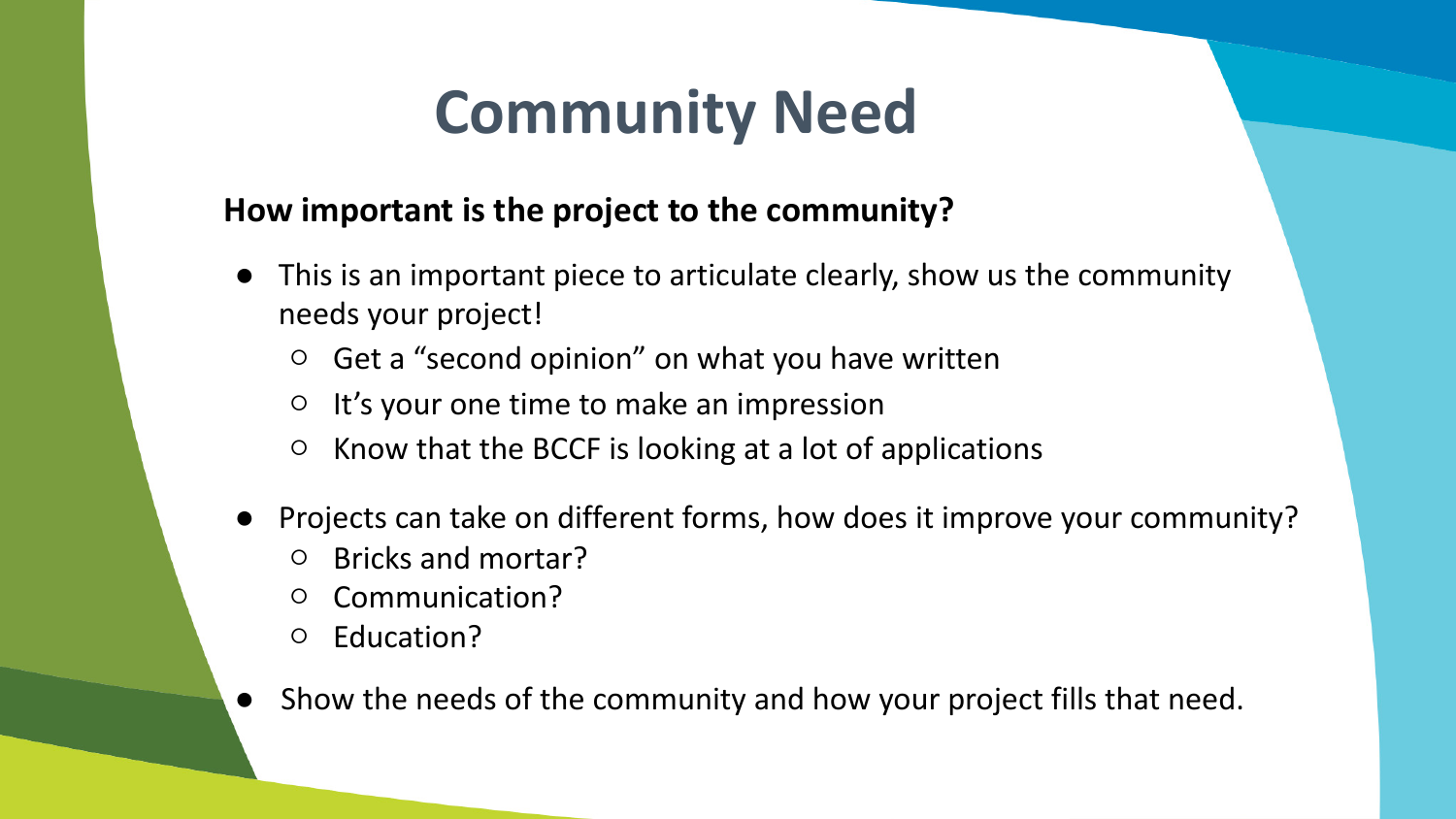### **Project Outcomes**

**How well are the projected outcomes articulated? Are the stated outcome measurable?**

- How will this project change your community?
- What improvements will this project make for the community?
- How will this project lead to change in behavior or circumstances?
- What will be done by your organization or the community because of this project's success?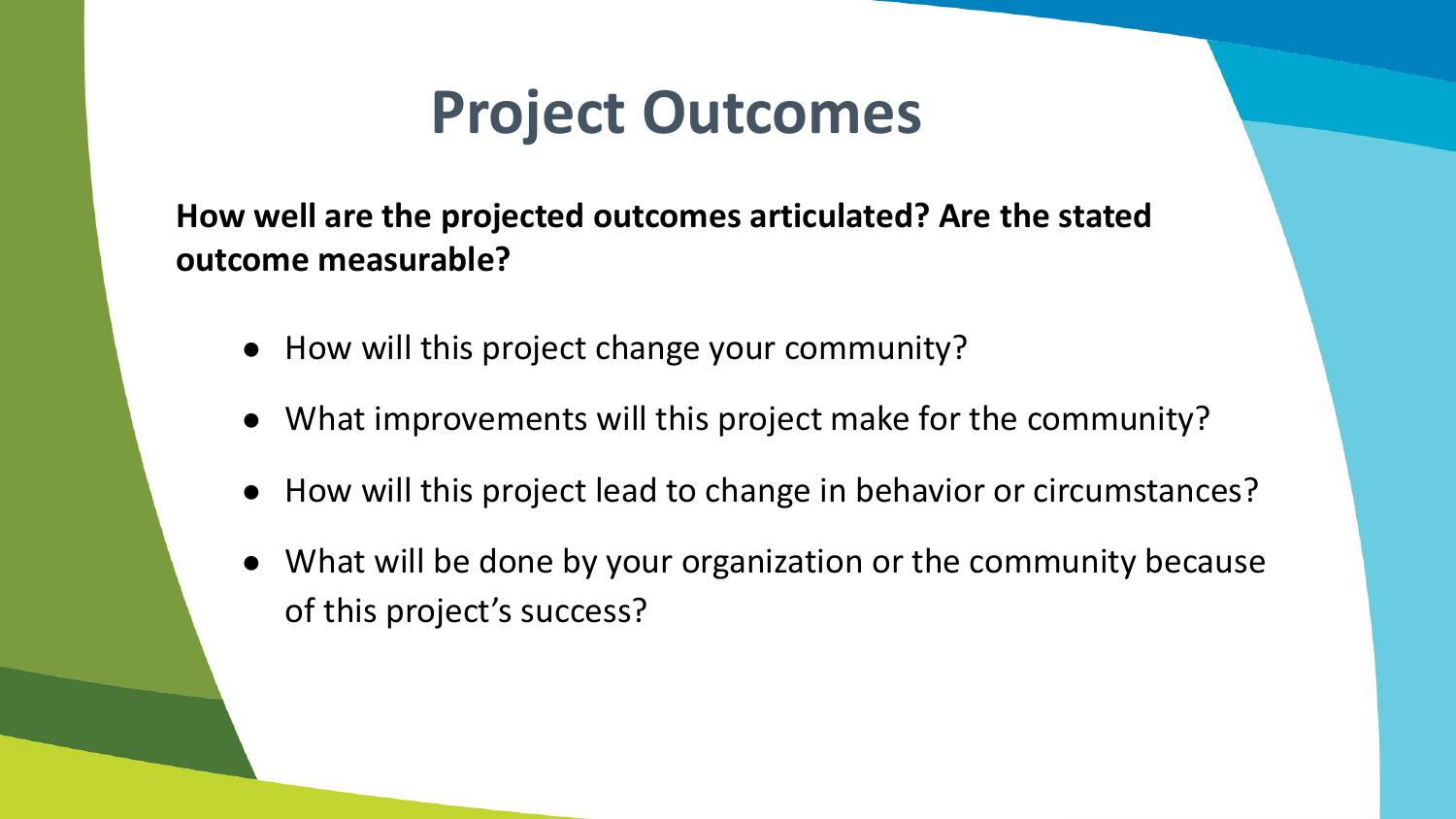### **Project Budget**

#### **Is the budget well planned? Are costs appropriate?**

- Very important to the success of any project to be clear where the money is coming from and where it is going.
	- Show the cost **and** the income for each line item
- A well-prepared budget is a great way to show that you are prepared and have put time and effort into financial planning before the project begins.
- Obtain recent project bids/estimates for labor and equipment/materials to be purchased.
- All applications are asking for support through a grant to help complete their project, find ways to separate your application:
	- Show financial collaboration through in-kind services, private donations, other funders, and agency funds

*NOTE: Requests that do not show other funding sources are scored at zero for the budget portion of the application.*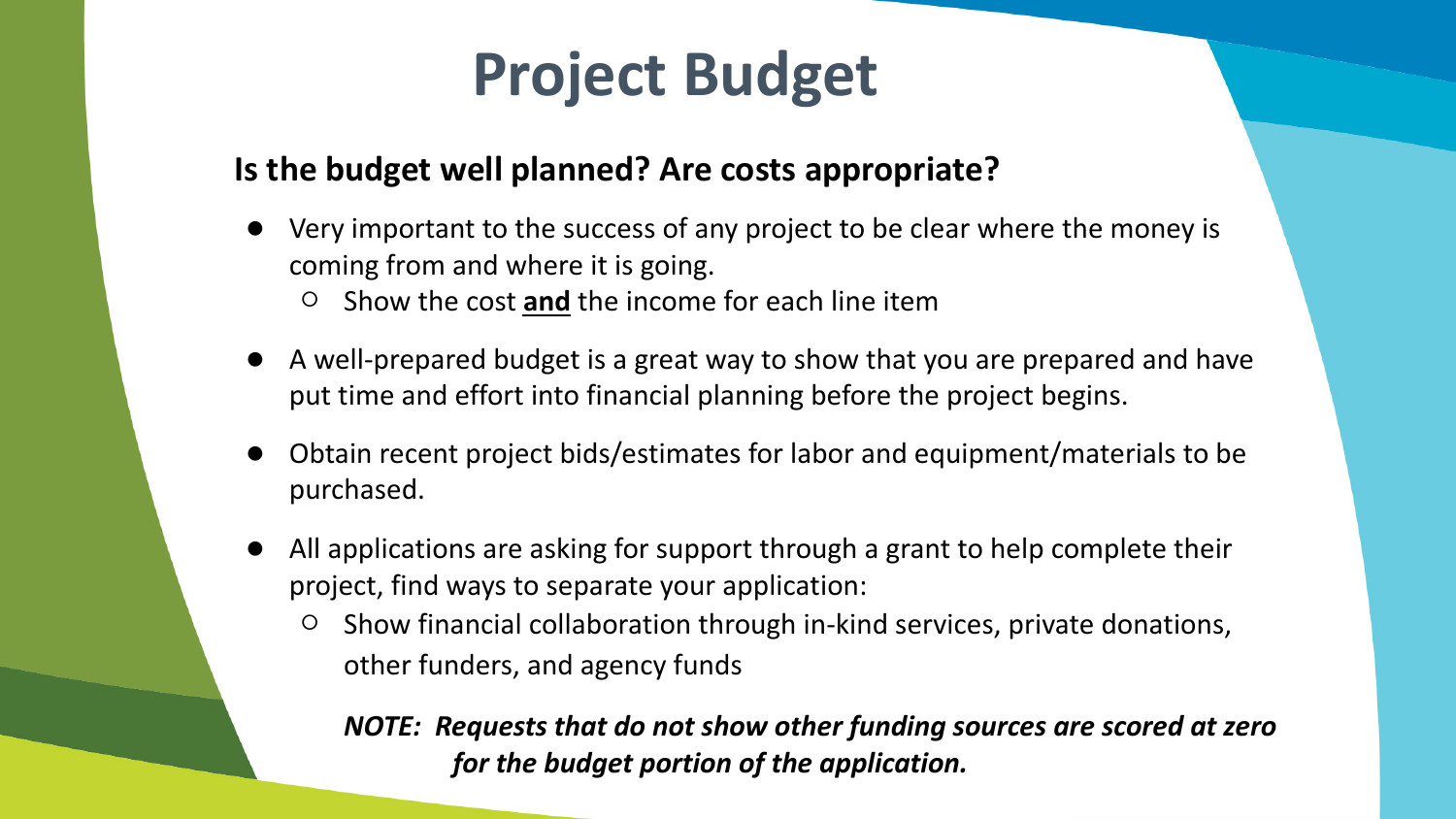### **Budget Template**

|                         | <b>Sample BCCF Project Budget</b> |                     |                      |                        |                |
|-------------------------|-----------------------------------|---------------------|----------------------|------------------------|----------------|
|                         | <b>Project: Roof Repairs</b>      |                     |                      |                        |                |
| <b>Project Items</b>    | <b>Total Project Cost</b>         | <b>BCCF Request</b> | <b>Other Funding</b> | <b>Other Funding</b>   | <b>Funding</b> |
|                         |                                   |                     | Amt.                 | <b>Source</b>          | <b>Status</b>  |
| <b>Roofing Shingles</b> | 4000.00                           | 2000.00             | 1000.00              | <b>Agency Funds</b>    | Received       |
|                         |                                   |                     | 1000.00              | <b>Grant - Walmart</b> | Pending        |
| <b>Roofing Supplies</b> | 2000.00                           | 500.00              | 500.00               | In-Kind-Menards        | Secured        |
|                         |                                   |                     | 1000.00              | Donations              | Received       |
| Labor                   | 1500.00                           |                     | 1500.00              | In-Kind-Volunteers     | Secured        |
|                         |                                   |                     |                      |                        |                |
| <b>Total</b>            | \$<br>7,500.00                    | \$<br>2,500.00      | 5,000.00<br>Ş        |                        |                |

**NOTE:** Make sure the BCCF Request and Other Funding Amt columns equal the Total Project Costs column before attaching the budget template to the application.

**NOTE:** *Applicants must use this Budget Template (linked in the application); those that do not include the required Budget Template will be disqualified from funding.*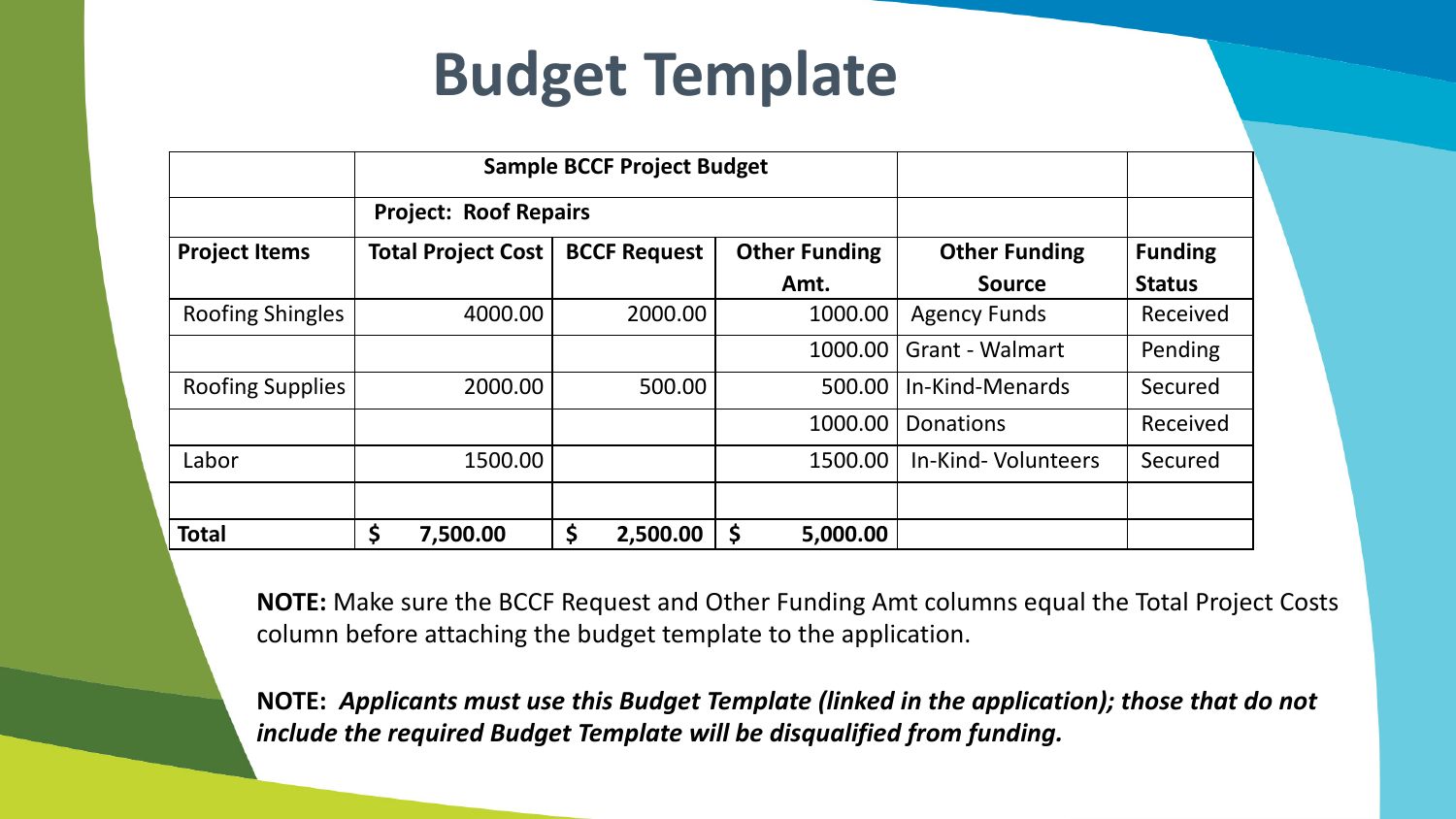#### **Important Dates**

- **Application Deadline:**
	- **March 15, 2022 at 5:00PM**
- **Decision Notifications:**
	- Mid-June 2022
- **Award Ceremony:**
	- July 26, 2022, Van Horne Community Center
- **Grant Report Deadline:**
	- July 31, 2023